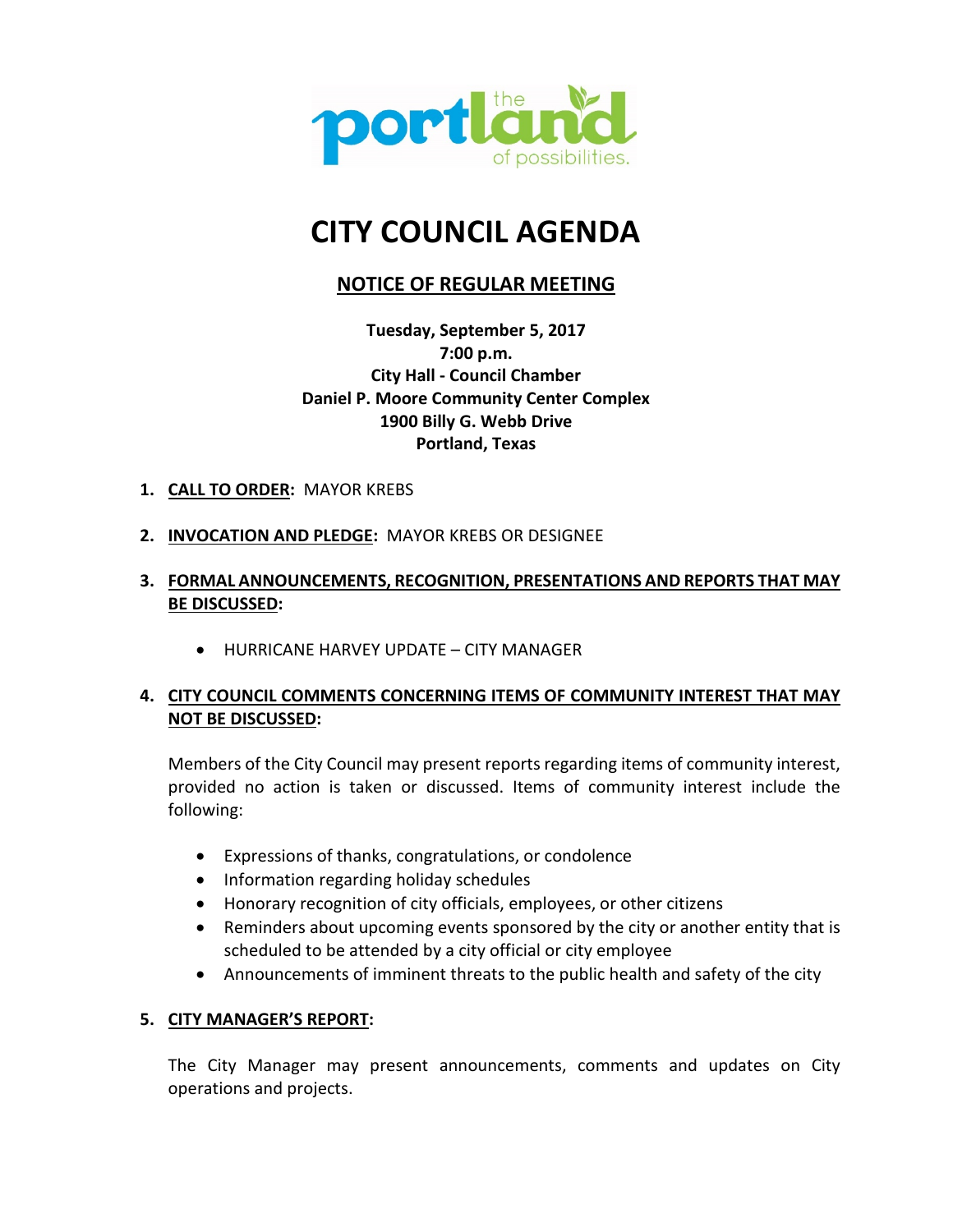## **6. MEMBERS OF THE AUDIENCE WHO WISH TO (1) COMMENT OR PRESENT QUESTIONS ABOUT AN AGENDA ITEM, (2) PRESENT QUESTIONS OR CONCERNS ON ISSUES NOT ON THE AGENDA, OR (3) PROPOSE REGULATORY OR POLICY CHANGES, MAY ADDRESS THE CITY COUNCIL FOR UP TO FOUR (4) MINUTES. SPEAKERS MUST COMPLY WITH THE FOLLOWING RULES**:

- Persons who wish to speak must fill out and turn in a speaker card before the meeting is convened (The Mayor will notify you when it's your turn to speak)
- All persons must speak from the podium, and must identify themselves and their places of residence
- All comments, requests and proposals must be presented to or through the Mayor
- If you have a petition or other information related to your topic, please present it to the City Secretary. Any electronic media (e.g. CD, DVD, flash drive) that the speaker would like to use while they speak MUST be submitted a minimum of 24 hours prior to the meeting. Please contact the City Secretary at (361) 777-4513 to coordinate.
- The Texas Open Meetings Act prohibits the City Council from responding to or discussing your comments. The Mayor or City Council may:
	- 1. Make a statement of factual information
	- 2. Recite an existing policy in response to a question, or
	- 3. Advise the speaker that a subject will be placed on the agenda at a future meeting.
- It is the policy of the City Council that citizens shall have the right to be heard, and that no Council member, staff member, or member of the audience may berate, embarrass, accuse, or show personal disrespect for a member of the City Council, staff, or member of the public at any City Council meeting.
- **7. MINUTES OF PREVIOUS MEETING**: THE CITY COUNCIL WILL CONSIDER THE MINUTES OF ITS AUGUST 15, 2017 REGULAR MEETING – MAYOR KREBS AND CITY SECRETARY
- **8. DECLARATION OF LOCAL DISASTER:** THE CITY COUNCIL WILL CONSIDER A DECLARATION OF LOCAL DISASTER BY PROCLAMATION OF THE MAYOR OF THE CITY OF PORTLAND, TEXAS – MAYOR KREBS
- **9. ORDER WAIVING THE CITY CHARTER PROCEDURAL REQUIREMENT** THE CITY COUNCIL WILL CONSIDER AN ORDER WAIVING THE CITY CHARTER PROCEDURAL REQUIREMENTS FOR ADOPTING THE BUDGET BY SEPTEMBER 15, 2017; ORDERING A CITY COUNCIL MEETING FOR SEPTEMBER 19, 2017 TO ADOPT THE FISCAL YEAR 2017-2018 BUDGET – MAYOR KREBS AND CITY MANAGER
- **10. ADJOURNMENT:** MAYOR KREBS

## **NOTICE OF ASSISTANCE**

If you plan to attend this public meeting and you have a disability that requires special arrangements to be made, please contact City Secretary, Annette Hall (361) 777-4513 or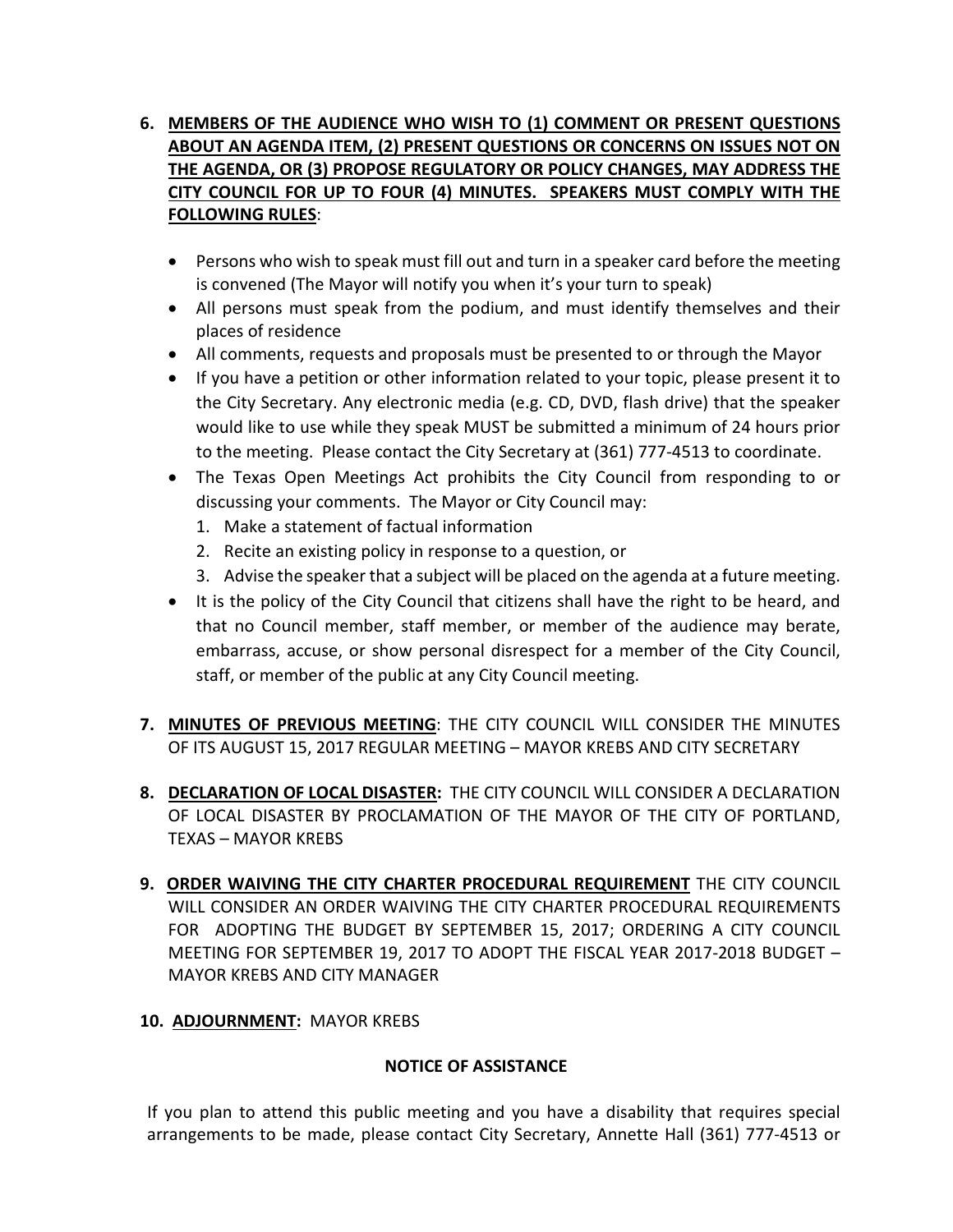annette.hall@portlandtx.com in advance of the meeting. Reasonable accommodations will be made to facilitate your participation. The City Hall is wheelchair accessible and specially marked parking spaces are located in front of its entrance. Special seating will be provided in the Council Chamber during the meeting.

#### **BRAILLE IS NOT AVAILABLE**

**Posted:** September 1, 2017 by 5:00 p.m. **By: Portland City Hall Annette Hall Annette Hall** Electronically at www.portlandtx.com City Secretary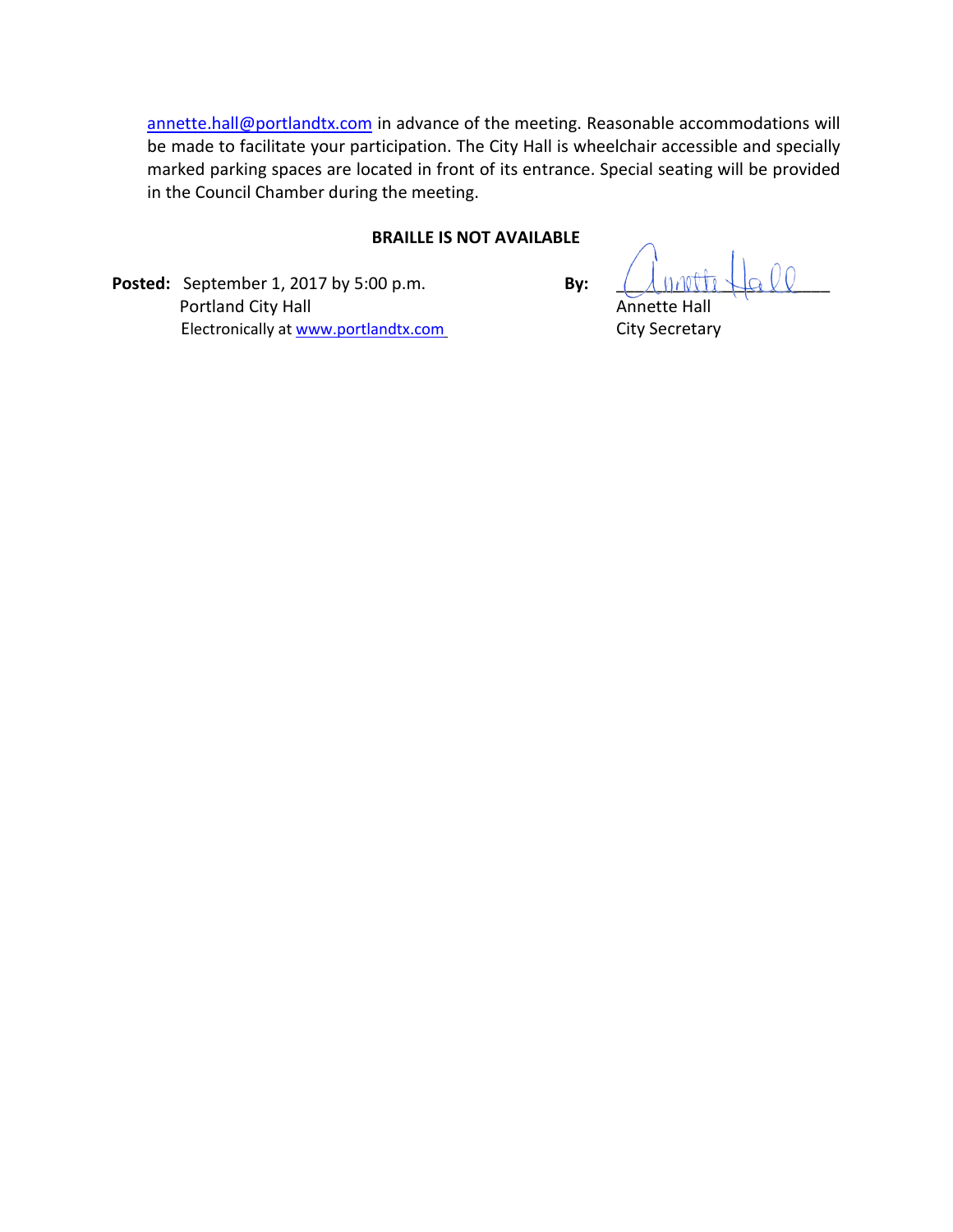## **CITY OF PORTLAND CITY COUNCIL REGULAR MEETING MINUTES AUGUST 15, 2017 – 7:00 P.M**.

On this the 15<sup>th</sup> day of August 2017, the Council of the City of Portland convened in a regular meeting session at 7:00 p.m. in the Council Chambers of City Hall, Daniel P. Moore Community Center Complex and notice of regular meeting giving the time, place and date and subject having been posted as described by Section 551 of the Government Code.

#### **MEMBERS PRESENT**:

| David Krebs<br>Ron Jorgensen<br>Cathy Skurow<br>Gary Moore Sr.<br>John Green<br>John G. Sutton Jr.                                                                                                                    | Mayor<br>Mayor Pro Tem<br><b>Council Member</b><br><b>Council Member</b><br><b>Council Member</b><br><b>Council Member</b>                                                                                                                                                             |
|-----------------------------------------------------------------------------------------------------------------------------------------------------------------------------------------------------------------------|----------------------------------------------------------------------------------------------------------------------------------------------------------------------------------------------------------------------------------------------------------------------------------------|
| <b>MEMBERS ABSENT:</b>                                                                                                                                                                                                |                                                                                                                                                                                                                                                                                        |
| Bill T. Wilson II                                                                                                                                                                                                     | <b>Council Member</b>                                                                                                                                                                                                                                                                  |
| <b>STAFF PRESENT:</b>                                                                                                                                                                                                 |                                                                                                                                                                                                                                                                                        |
| Randy Wright<br><b>Brian DeLatte</b><br>Annette Hall<br><b>Katie Griffin</b><br>Mark Cory<br>Lyle Lombard<br>Mona Gandy<br><b>Ginny Moses</b><br><b>Terrell Elliott</b><br><b>Drew Schell</b><br><b>Brandon Lemon</b> | City Manager<br><b>Assistant City Manager</b><br><b>City Secretary</b><br>Director of Finance<br>Chief of Police<br><b>Fire Chief</b><br>Director of Marketing & Communications<br><b>Library Director</b><br><b>IT Manager</b><br><b>IT Technician</b><br><b>Assistant Accountant</b> |

And with a quorum being present, the following business was transacted:

#### **A. PROCEDURAL MATTERS, HONORS AND RELATED NON-ACTION ITEMS:**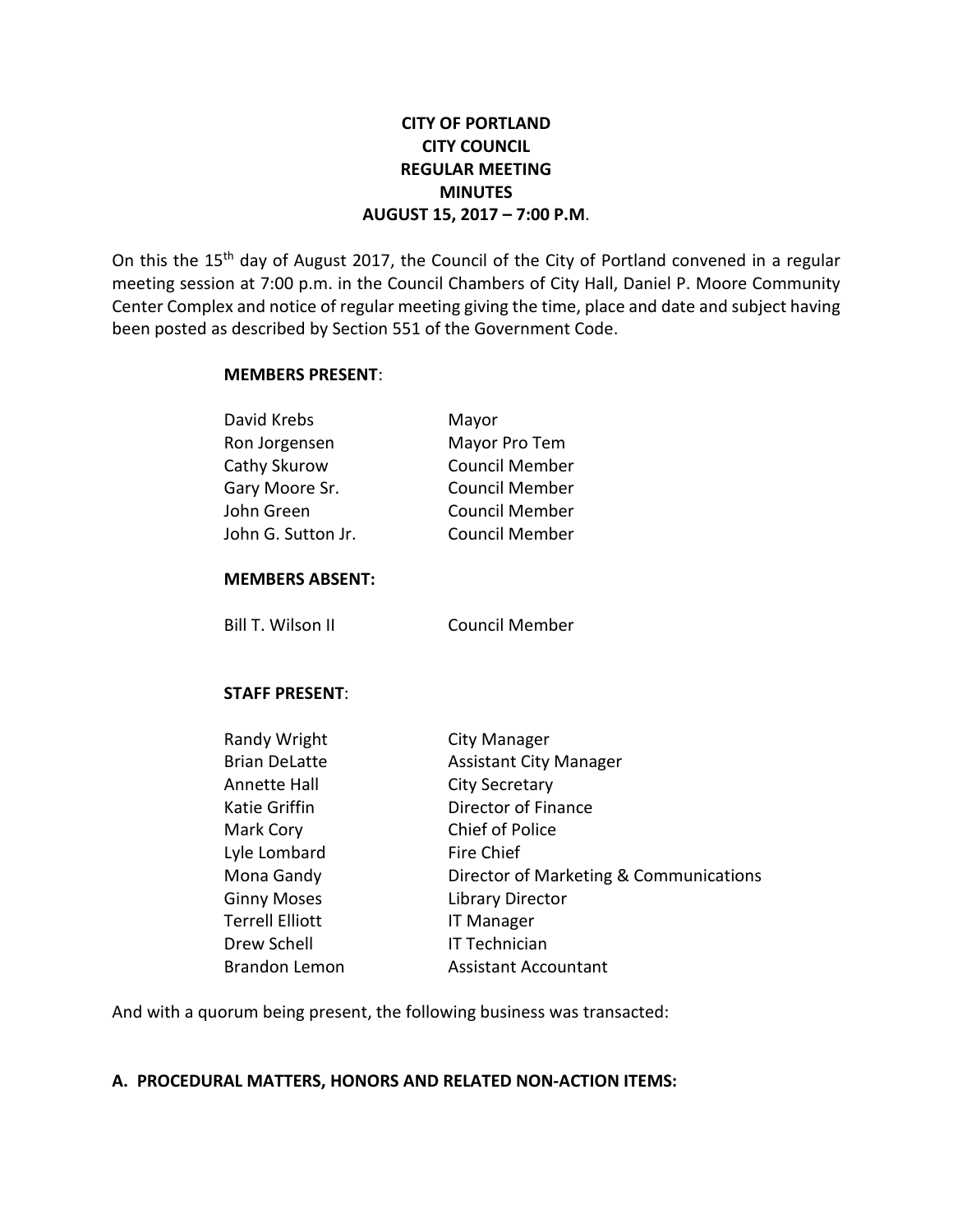#### **1. CALL TO ORDER:** MAYOR KREBS

Mayor Krebs called the meeting to order at 7:00 pm.

#### **2. INVOCATION AND PLEDGE:** MAYOR KREBS OR DESIGNEE

Mayor Krebs gave the invocation and led the Pledge of Allegiance.

## **3. FORMAL ANNOUNCEMENTS, RECOGNITION, PRESENTATIONS AND REPORTS THAT MAY BE DISCUSSED:**

• PROCLAMATION DECLARING "REVEREND MONSIGNOR MARK CHAMBERLIN DAY" – MAYOR KREBS

Mayor Krebs read and presented Father Mark with a signed proclamation declaring "Reverend Monsignor Mark Chamberlin Day".

• PRESENTATION ON SOLID WASTE AND RECYCLING BY REPUBLIC SERVICES – REPUBLIC SERVICES REPRESENTATIVE

Republic Services representative Mike Reeves gave a presentation on solid waste and recycling.

• PRESENTATION ON TEXAS AMATEUR ATHLETIC FEDERATION (TAAF) SUMMER PROGRAM – DIRECTOR OF PARKS AND RECREATION

Aquatics Specialist, Sheri Gagliano, introduced the 2017 Aquacats Swim Team and presented each of them with a certificate for their participation in the Texas Amateur Athletes Federation competition held in McAllen. Twenty-four (24) of the participants for qualified for state, five (5) qualified for Nationals,

She added that Colton Converse a Portland resident received a Gold Medal in the Summer Archery Competition in Edinburg.

## **4. CITY COUNCIL COMMENTS CONCERNING ITEMS OF COMMUNITY INTEREST THAT MAY NOT BE DISCUSSED:**

Members of the City Council may present reports regarding items of community interest, provided no action is taken or discussed. Items of community interest include the following: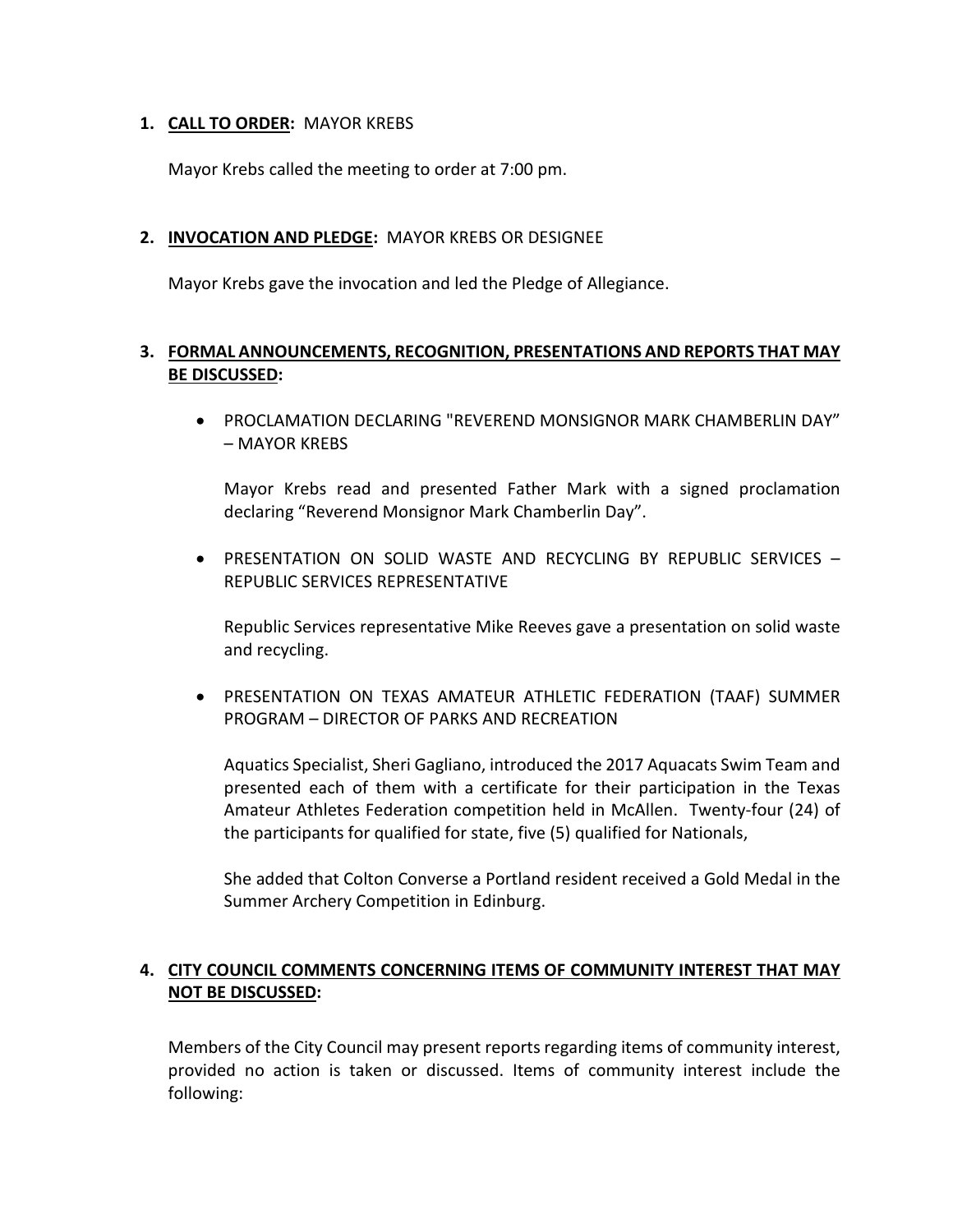- Expressions of thanks, congratulations, or condolence
- Information regarding holiday schedules
- Honorary recognition of city officials, employees, or other citizens
- Reminders about upcoming events sponsored by the city or another entity that is scheduled to be attended by a city official or city employee
- Announcements of imminent threats to the public health and safety of the city

Council Member Skurow commented on the following:

- Congratulated Father Mark on his accomplishments while serving at Our Lady of Mt. Carmel Church.
- Announced that the Coastal Bend Bays & Estuaries Program received the Gulf Guardian Award for their Nueces Bay Marsh Restoration Project.

Project highlights include:

- o 160 acres of marsh created
- o \$5.3 million project , 10-year effort
- o This last year 240 volunteers, 720 hours and 10,000 Spartina plugs
- o Completed through the oversight of Executive Director, Ray Allen, and Senior Project Manager Rosario Martinez.

Council Member Green expressed heartfelt thoughts to Father Mark on his retirement.

Council Member Moore commented on the following:

- The City has been notified by the Coastal Bend Bays & Estuaries of full funding for the shell dock boat ramp.
- Attended the Port of Corpus Christi meeting where they announced that they are the No. 1 Port of in and out export of oil.
- National Guard is assisting the City of Robstown tear down dilapidated houses

Council Member Sutton commented on the following:

- Wished Father Mark good luck on his retirement.
- Congratulated the swimmers for their participation in the TAAF Summer Program.

Council Member Jorgensen commented on the following:

- Congratulated Father Mark on his retirement.
- Staff did a great job on this year's budget.

Mayor Krebs expressed his gratitude to Father Mark while serving at Our Lady of Mt. Carmel Church and wished him the best of luck on his retirement. He then commented on the following: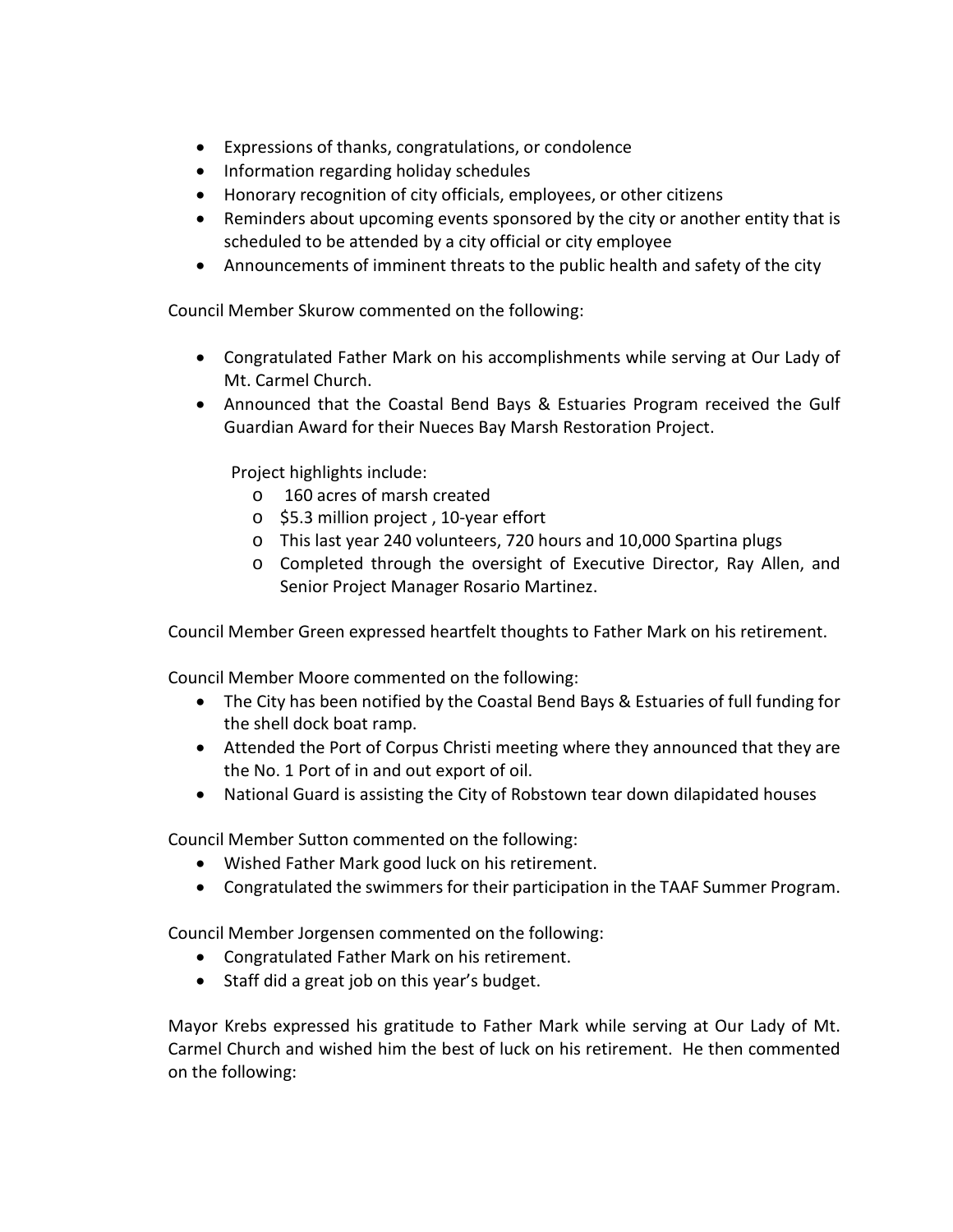- School starts on August  $17<sup>th</sup>$  and asked everyone to be mindful of children while driving in school zones.
- TML Region 11 Meeting will be held on August  $31<sup>st</sup>$  in Beeville
- Re-educating the public on brush and recycling

## **5. CITY MANAGER'S REPORT:**

The City Manager may present announcements, comments and updates on City operations and projects.

- Presented a legislative update that included:
	- o Revenue Cap Bill
	- o Annexation
	- o Tree Ordinance Regulation
	- o Cell Phone Use
	- o Bathroom Bill
- Announced that Budget Public Hearings will be held on August  $22^{nd}$  and August 29<sup>th</sup> and copies of the proposed budget are available for viewing in the City Secretary's, Bell-Whittington Library and on the City's website.

## **6. MEMBERS OF THE AUDIENCE WHO WISH TO (1) COMMENT OR PRESENT QUESTIONS ABOUT AN AGENDA ITEM, (2) PRESENT QUESTIONS OR CONCERNS ON ISSUES NOT ON THE AGENDA, OR (3) PROPOSE REGULATORY OR POLICY CHANGES, MAY ADDRESS THE CITY COUNCIL FOR UP TO FOUR (4) MINUTES. SPEAKERS MUST COMPLY WITH THE FOLLOWING RULES**:

- Persons who wish to speak must fill out and turn in a speaker card before the meeting is convened (The Mayor will notify you when it's your turn to speak)
- All persons must speak from the podium, and must identify themselves and their places of residence
- All comments, requests and proposals must be presented to or through the Mayor
- If you have a petition or other information related to your topic, please present it to the City Secretary. Any electronic media (e.g. CD, DVD, flash drive) that the speaker would like to use while they speak MUST be submitted a minimum of 24 hours prior to the meeting. Please contact the City Secretary at (361) 777-4513 to coordinate.
- The Texas Open Meetings Act prohibits the City Council from responding to or discussing your comments. The Mayor or City Council may:
	- 1. Make a statement of factual information
	- 2. Recite an existing policy in response to a question, or
	- 3. Advise the speaker that a subject will be placed on the agenda at a future meeting.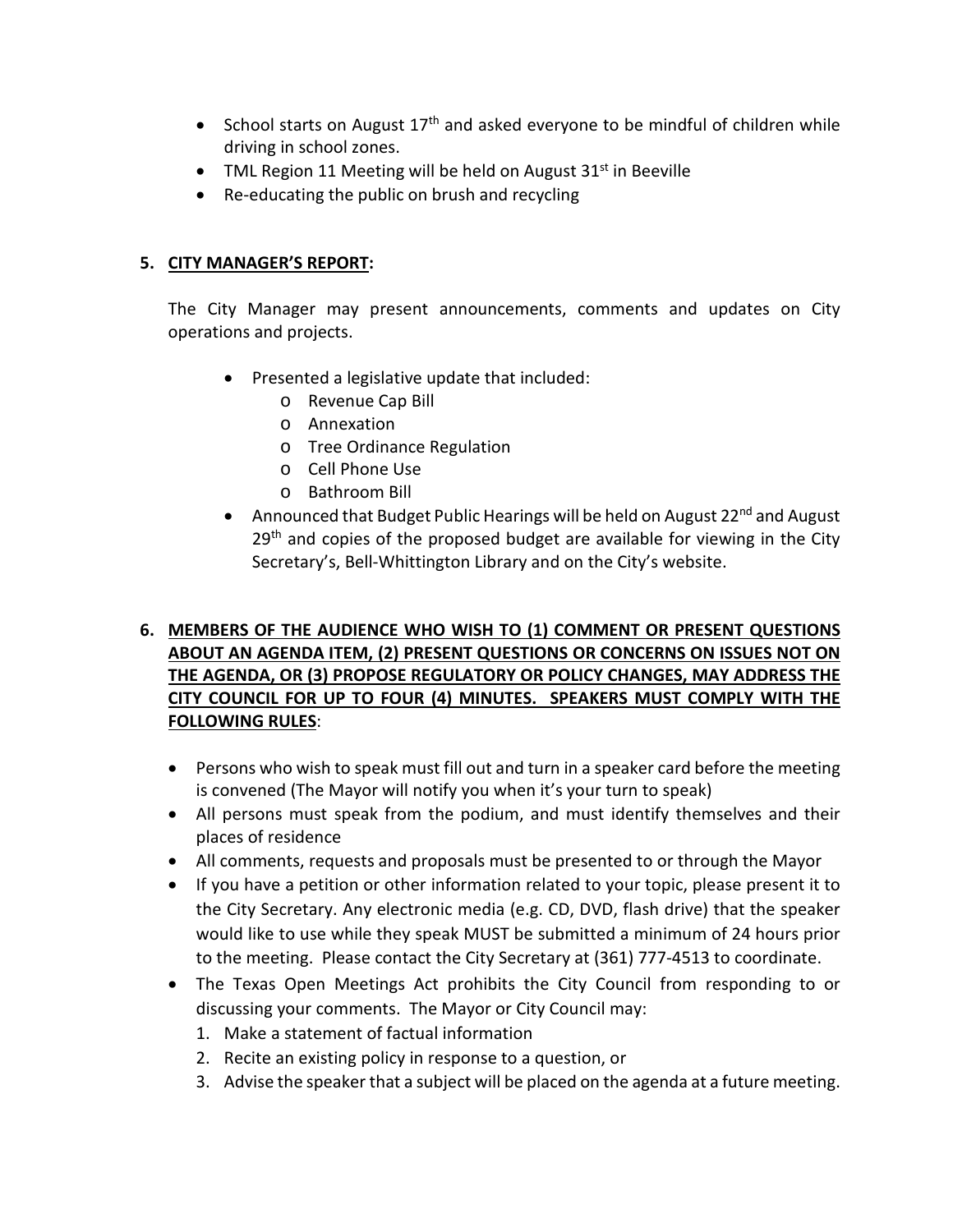• It is the policy of the City Council that citizens shall have the right to be heard, and that no Council member, staff member, or member of the audience may berate, embarrass, accuse, or show personal disrespect for a member of the City Council, staff, or member of the public at any City Council meeting.

Gary Torno, a resident at 1105 Stark Road, voiced his opinion in opposition of the City's proposed tax rate increase.

Jimmy Moore, a resident at 211 Carmel Drive, voiced his opinion in opposition of the City's proposed tax rate increase.

Matt Presley, a resident at 2101 St. Charles Drive, voiced his opinion in opposition of the City's proposed tax rate increase.

**7. MINUTES OF PREVIOUS MEETING:** THE CITY COUNCIL WILL CONSIDER THE MINUTES OF ITS AUGUST 1, 2017 REGULAR MEETING – MAYOR KREBS AND CITY SECRETARY

Council Member Moore made the motion to approve the minutes of the August 1, 2017 regular meeting, seconded by Council Member Green.

The motion passed with the following vote:

- Aye: 6 Mayor Krebs, Mayor Pro Tem Jorgensen, Council Member Skurow, Council Member Moore, Council Member Green, and Council Member Sutton
- Nay: 0 -
- Absent: 1 Council Member Wilson
- Abstained: 0 -
- **8. INFILTRATION AND INFLOW STUDY AGREEMENT:** THE CITY COUNCIL WILL CONSIDER ENGAGING LJA ENGINEERING, INC., TO COMPLETE AN INFILTRATION AND INFLOW STUDY IN THE NOT-TO-EXCEED AMOUNT OF \$329,995.00 – ASSISTANT CITY MANAGER

Assistant City Manager, Brian DeLatte, presented and reviewed the following information:

The wastewater treatment plant processes wastewater that is collected through sanitary sewer lines and pumped by lift stations to the plant. Stormwater and groundwater are major contributors of increased flows at the plant. These artificial increases add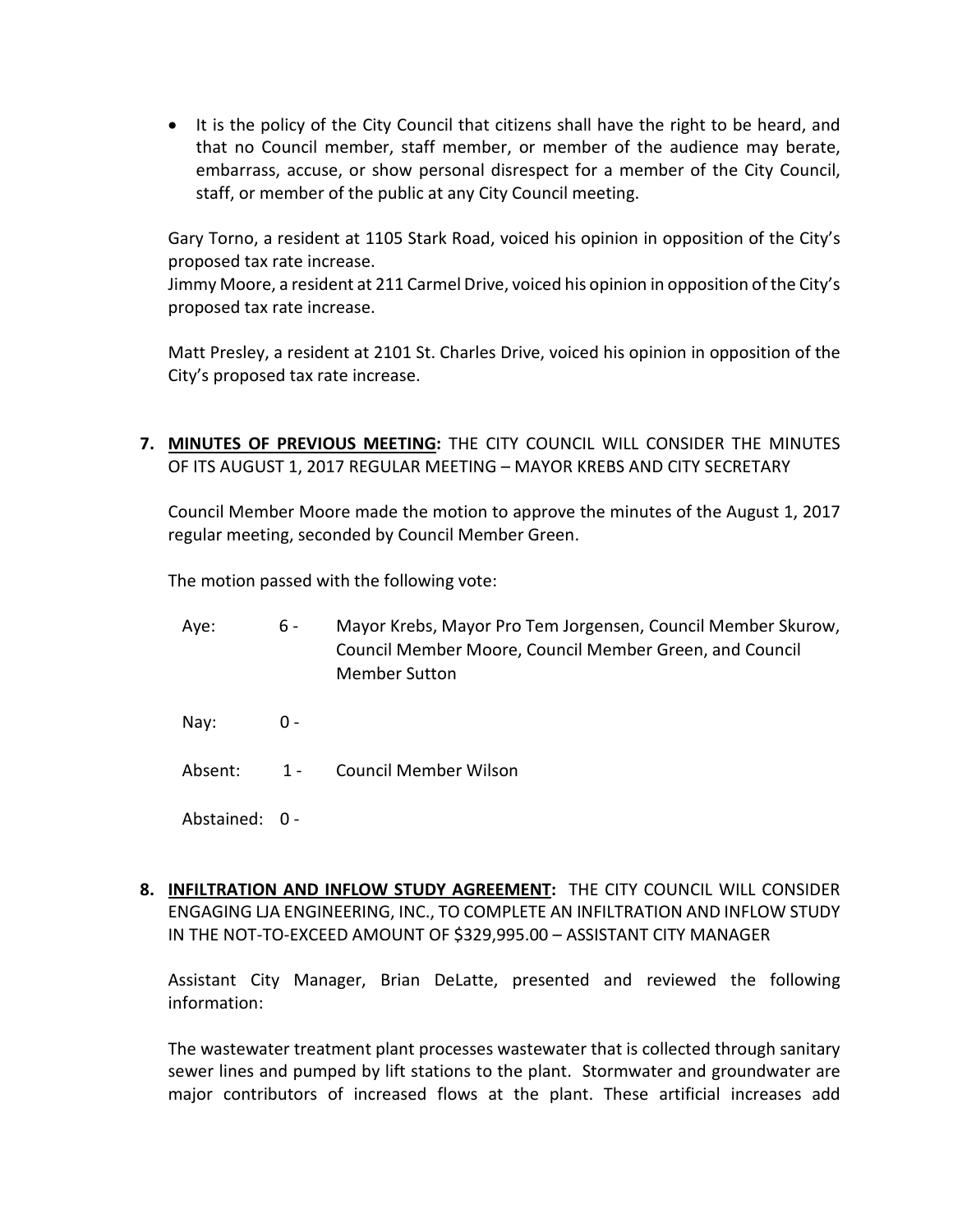operating costs and would require the plant to undertake a major upgrade sooner than if the stormwater and groundwater were prevented from entering the system.

An infiltration and inflow study accomplishes several tasks in pursuit of reducing flows to the plant:

- All manholes are inspected
- Smoke testing is performed on collections lines
- Lines in which problems occur are cleaned and CCTV'd

Data obtained from manhole inspections, smoke testing, and CCTV will allow us to develop a plan for future wastewater line replacement projects.

Given that repairs in Basins 3 and 6 were completed during the last study, our consultant LJA Engineering, Inc., is recommending completing the I&I study on the remaining basins, excluding the Bay Ridge, northern North Shore, and Doyle Addition subdivisions. These subdivisions are recommended to be excluded from the study due to their relatively new age and likelihood that smoke testing would not result in recommended repairs at this time. It would be recommended to smoke test these lines after completion of rehabilitation projects associated with this proposed study.

He added that Mr. Rehmet was present to answer questions.

The City Council, City Manager, Assistant City Manager, and Mr. Rehmet discussed the scope of the project and keeping public informed on the project.

Council Member Green made the motion to authorize the City Manager to execute an agreement with LJA Engineering, Inc., to complete an infiltration and inflow study in the not-to-exceed amount of \$329,995.00, seconded by Council Member Sutton.

The motion passed with the following vote:

- Aye: 6 Mayor Krebs, Mayor Pro Tem Jorgensen, Council Member Skurow, Council Member Moore, Council Member Green, and Council Member Sutton
- Nay: 0 -
- Absent: 1 Council Member Wilson
- Abstained: 0 -

Mayor Krebs announced that Item No. 10 would be discussed before Item No. 9.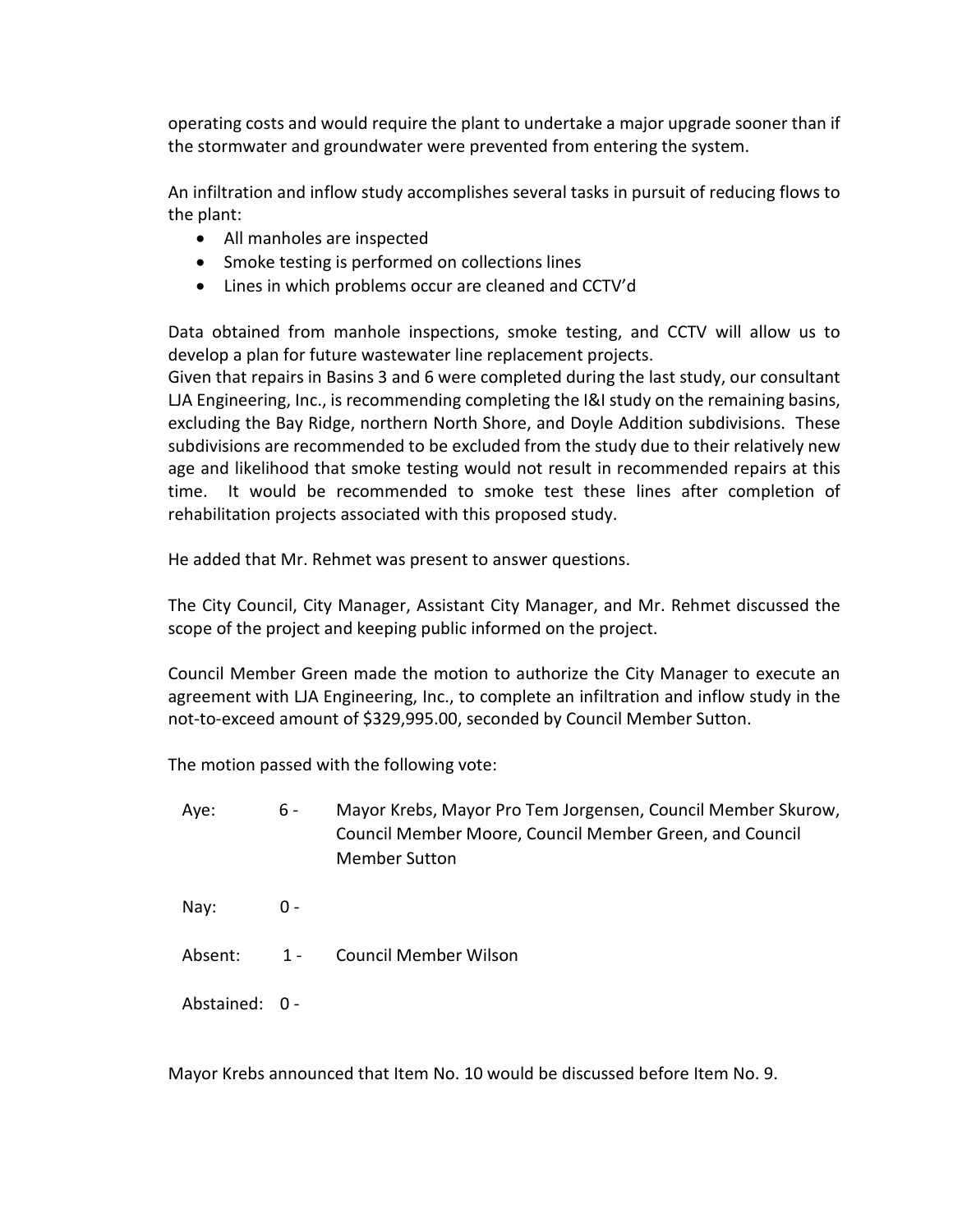**10. RESOLUTION NO. 736** – **AUTHORIZING THE REDEMPTION OF THE CITY'S OUTSTANDING TAX NOTE, SERIES 2016**: THE CITY COUNCIL WILL CONSIDER RESOLUTION NO. 736 AUTHORIZING THE REDEMPTION OF THE CITY'S OUTSTANDING TAX NOTE, SERIES 2016, AND APPROVING ALL INSTRUMENTS AND PROCEDURES RELATED THERETO – DIRECTOR OF FINANCE

Director of Finance, Katie Griffin presented the following information:

Budgeted Capital Projects for FY 2016-2017 included constructing improvements to the City's Animal Control Department Facilities and its Public Works Department Facilities funded using reserves in the General and Water/Waste Water funds. To lessen the impact on the General Fund reserves, Tax Note, Series 2016, was issued in December 2016 for \$650,000. Acquiring the tax note provided a strategic financing tool to leverage existing fund balances at a low interest rate of 1.74% with the intent to pay the note in full by September 30, 2017, preventing any impact on the 2017 Effective Tax Rate calculations.

On November 15, 2016, the City Council approved the Financing Plan for the Issuance of Tax Note, Series 2016, authorizing staff and consultants to proceed with document preparation. On December 6, 2017, the City Council authorized the sale of \$650,000 in Tax Notes.

During the November  $15<sup>th</sup>$  City Council meeting, discussion took place discussing issuance of a short term tax note in order to reduce existing Debt Service Fund balance reserves while making available General Fund balance reserves for the repayment of Sales and Use taxes to the State and Public Works facility improvements. With the assistance of the City's Financial Advisor, Victor Quiroga of Frost Investment Service, Series 2016 Tax Note was issued in early December 2016 as a one-year tax note, callable at any time. The sale of the note provided \$637,500 for facility improvements with issuance costs of \$12,500.

The sale of Tax Notes to fund facility improvements is consistent with the Council's operating vision to allocate sufficient resources to improve and maintain existing facilities thereby protecting the public's investments in its assets. The repayment plan for these notes exceeds the City's practice of tying the term of debt to the useful life of an asset.

Victor Quiroga Consulting Financial Advisor with Frost Banking Investment presented and reviewed the following information:

> **CITY OF PORTLAND, TEXAS Redemption Resolution for the \$650,000 Tax Notes, Series 2016 August 15, 2017**

\$650,000 Tax Notes, Series 2016 –Original Repayment Schedule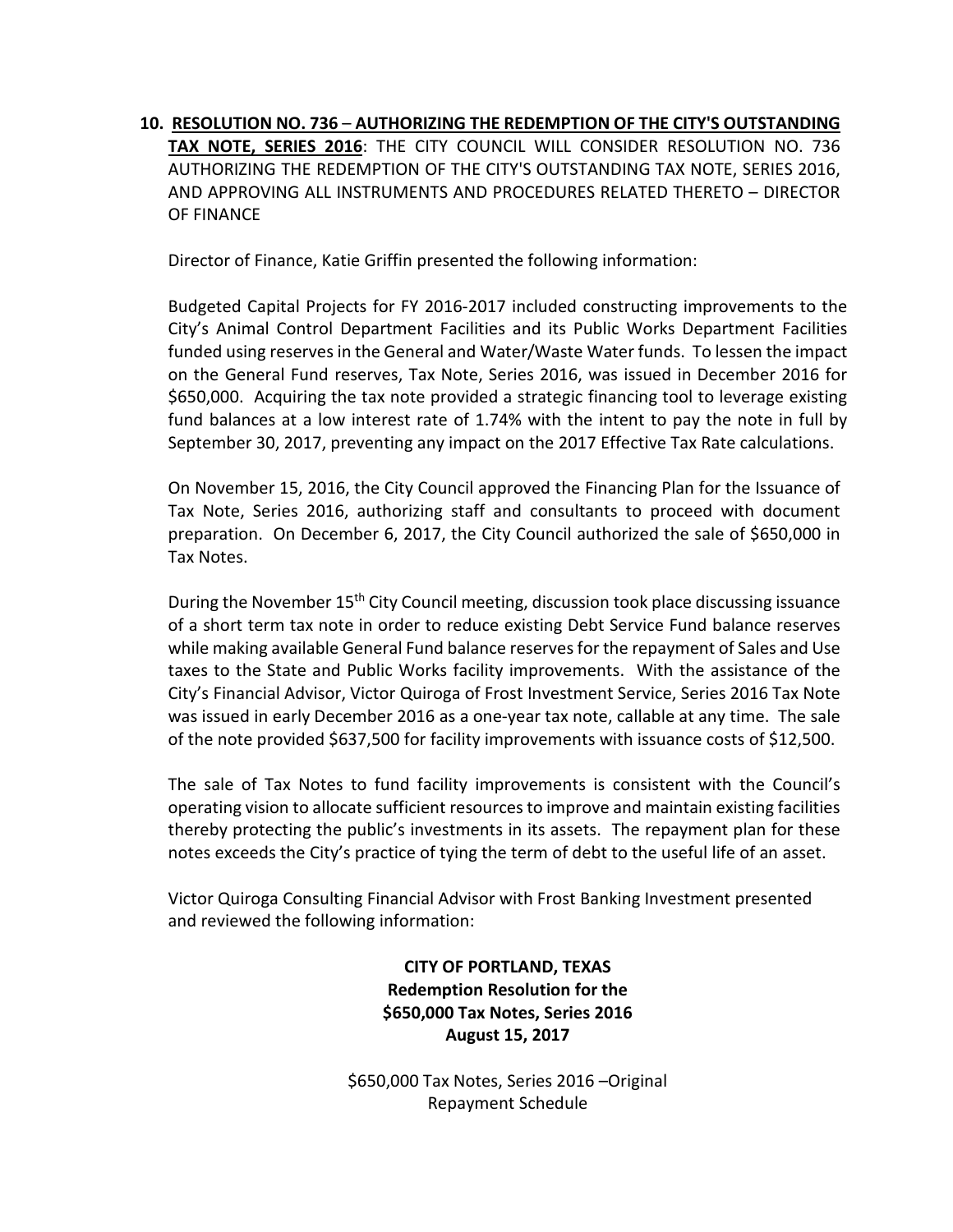| THE TAVAIATES ARE SAILARLE AT AAIVTIME |           |        |             |              |              |  |  |
|----------------------------------------|-----------|--------|-------------|--------------|--------------|--|--|
| Total:                                 | \$650,000 |        | \$12,975.08 | \$662,975.08 | \$662,975.08 |  |  |
| 9/30/2018                              |           |        |             |              | \$655,655.00 |  |  |
| 2/15/2018                              | \$650,000 | 1.74%  | \$5,655.00  | \$655,655.00 |              |  |  |
| 9/30/2017                              |           |        |             |              | \$7,320.08   |  |  |
| 8/15/2017                              |           |        | \$7,320.08  | \$7,320.08   |              |  |  |
| Period Ending                          | Principal | Coupon | Interest    | Debt Service | Debt Service |  |  |
|                                        |           |        |             |              | Annual       |  |  |

**THE TAX NOTES ARE CALLABLE AT ANYTIME**

#### **Summary of Redemption Resolution**

- The \$650,000 TaxNotes, Series2016wereissuedDecember2016.
- $\Box$  Sold with a one year repayment term and callable at anytime.
- The original final payment of \$655,655 was scheduled for February 15, 2018 (Principal=\$650,000; Interest=\$5,655).
- For a nearly payoff of the Notes, or any financing in general, Council is required to approve a "Redemption Resolution".
- Based on action this evening, the Notes will be redeemed on September 1, 2017, saving the City \$5,152.33 in interest cost.

Council Member Jorgensen made the motion to approve Resolution No. 736 approving the defeasance of the City of Portland, Tax Note, Series 2016, seconded by Council Member Moore.

The motion passed with the following vote:

- Aye: 6 Mayor Krebs, Mayor Pro Tem Jorgensen, Council Member Skurow, Council Member Moore, Council Member Green, and Council Member Sutton
- Nay: 0 -
- Absent: 1 Council Member Wilson

Abstained: 0 -

**9. RESOLUTION NO. 735 - CAPITAL IMPROVEMENT PROGRAM (CIP):** THE CITY COUNCIL WILL CONSIDER RESOLUTION NO. 735 ADOPTING A 5-YEAR CAPITAL IMPROVEMENT PROGRAM – CITY MANAGER

Council Member Jorgensen made the motion to approve Resolution No. 735 adopting the Five-Year Capital Improvement Program, seconded by Council Member Moore.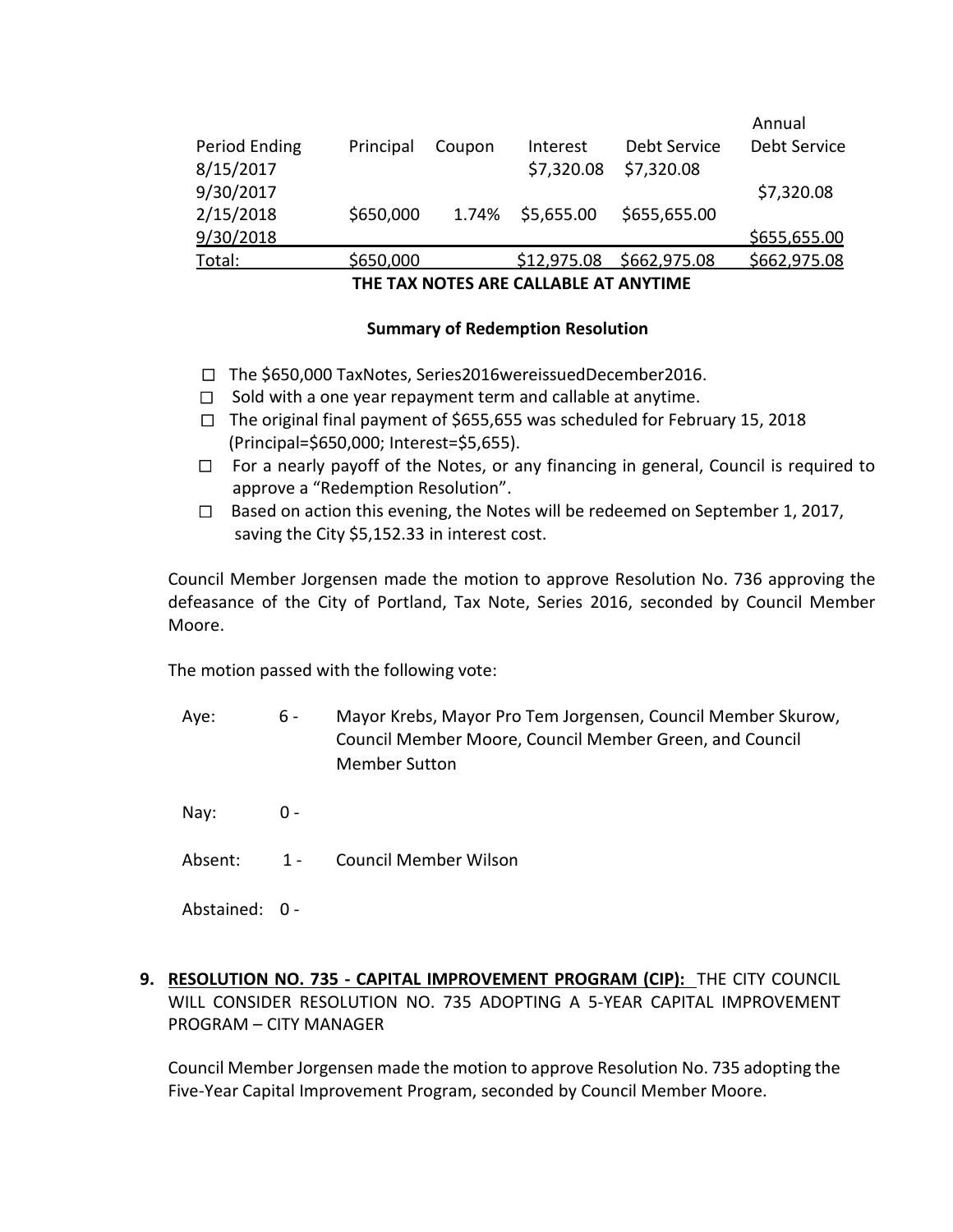The motion passed with the following vote:

- Aye: 6 Mayor Krebs, Mayor Pro Tem Jorgensen, Council Member Skurow, Council Member Moore, Council Member Green, and Council Member Sutton
- Nay: 0 -
- Absent: 1 Council Member Wilson

Abstained: 0 -

## **11. ADJOURNMENT:** MAYOR KREBS

Mayor Krebs adjourned the meeting 8:27 p.m.

#### **NOTICE OF ASSISTANCE**

If you plan to attend this public meeting and you have a disability that requires special arrangements to be made, please contact City Secretary Annette Hall (361) 777-4513 or [annette.hall@portlandtx.com](mailto:annette.hall@portlandtx.com) in advance of the meeting. Reasonable accommodations will be made to facilitate your participation. The City Hall is wheelchair accessible and specially marked parking spaces are located in front of its entrance. Special seating will be provided in the Council Chamber during the meeting.

## **BRAILLE IS NOT AVAILABLE**

Approved:

David Krebs, Mayor

\_\_\_\_\_\_\_\_\_\_\_\_\_\_\_\_\_\_\_\_\_\_\_

\_\_\_\_\_\_\_\_\_\_\_\_\_\_\_\_\_\_\_\_\_\_\_

Attest:

City Secretary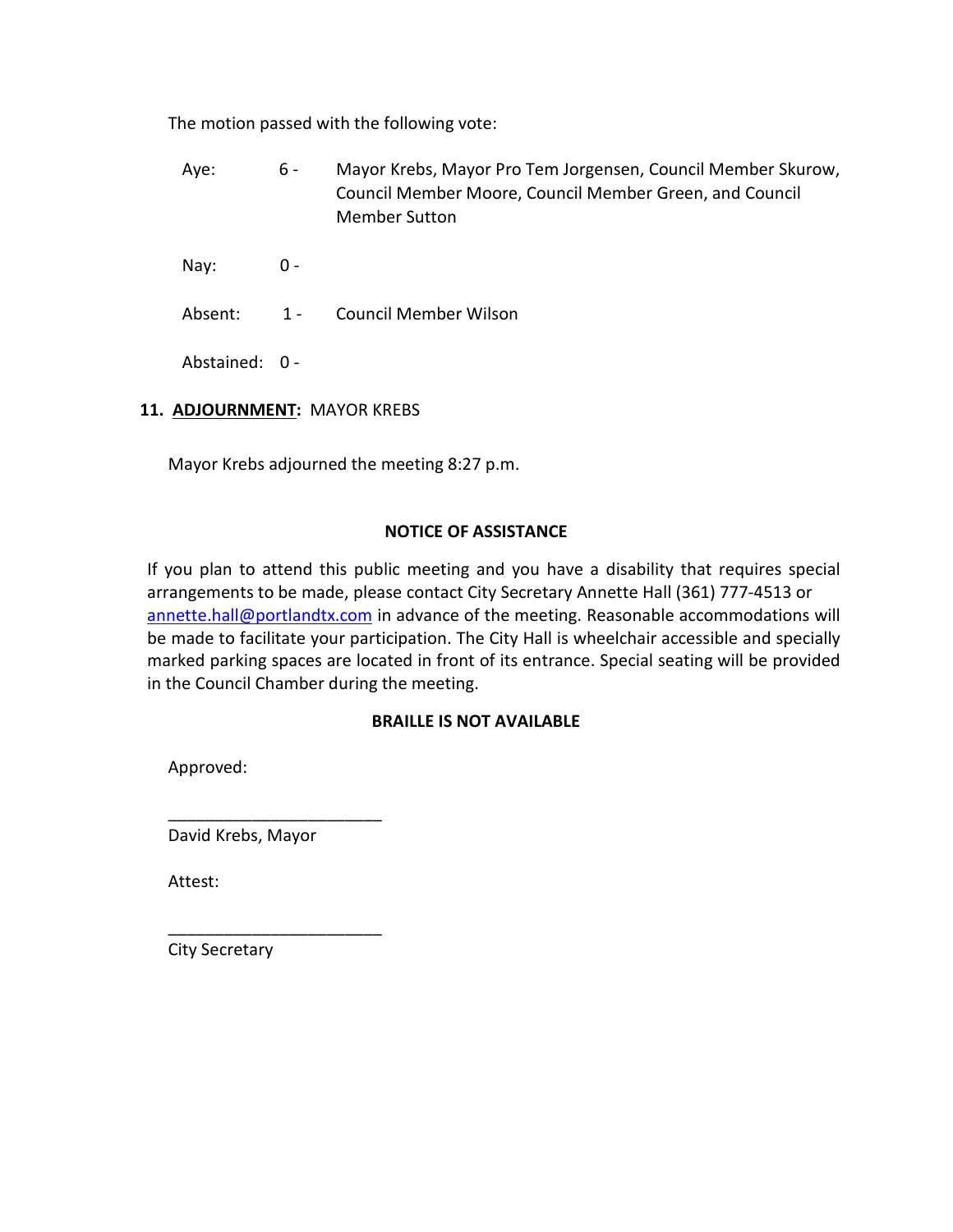## **DECLARATION OF LOCAL DISASTER BY PROCLAMATION OF THE MAYOR OF THE CITY OF PORTLAND, TEXAS**

**WHEREAS**, due to the damage and destruction caused by Hurricane Harvey which presents an imminent threat of widespread or severe damage, injury, or loss of life and property resulting from Hurricane Harvey and other public calamity resulting there from, which requires emergency action; and,

**WHEREAS**, the Mayor of the City of Portland, Texas has determined that extraordinary measures must be taken to prevent and to alleviate the suffering of people and to protect or rehabilitate property; and,

**WHEREAS**, the City of Portland, Texas's Emergency Management Plan should be activated;

#### **NOW THEREFORE, I, PRESIDING OFFICER OF THE CITY COUNCIL OF THE CITY OF PORTLAND, TEXAS HEREBY PROCLAIM AND DECLARE**:

SECTION 1. That a state of disaster is declared for the City of Portland, Texas.

SECTION 2. That this declaration of local disaster shall be in effect for seven days from this date unless earlier terminated.

SECTION 3. That this declaration activates the recovery and rehabilitation aspects of all applicable local or interjurisdictional emergency management plans and authorizes the furnishing of all aid and assistance as deemed necessary or desirable by those administering such plans, and activates the preparedness and response aspects of such plans as provided therein.

SECTION 4. That this declaration shall be filed promptly with the City Secretary, and shall be given prompt and general publicity.

SECTION 5. That this proclamation shall take effect immediately from and after its issuance.

**SO DECLARED AND ORDERED** this the 5<sup>th</sup> day of September 2017.

\_\_\_\_\_\_\_\_\_\_\_\_\_\_\_\_\_\_\_\_\_\_\_\_ David Krebs Mayor, City of Portland, Texas

ATTEST:

Annette Hall City Secretary

\_\_\_\_\_\_\_\_\_\_\_\_\_\_\_\_\_\_\_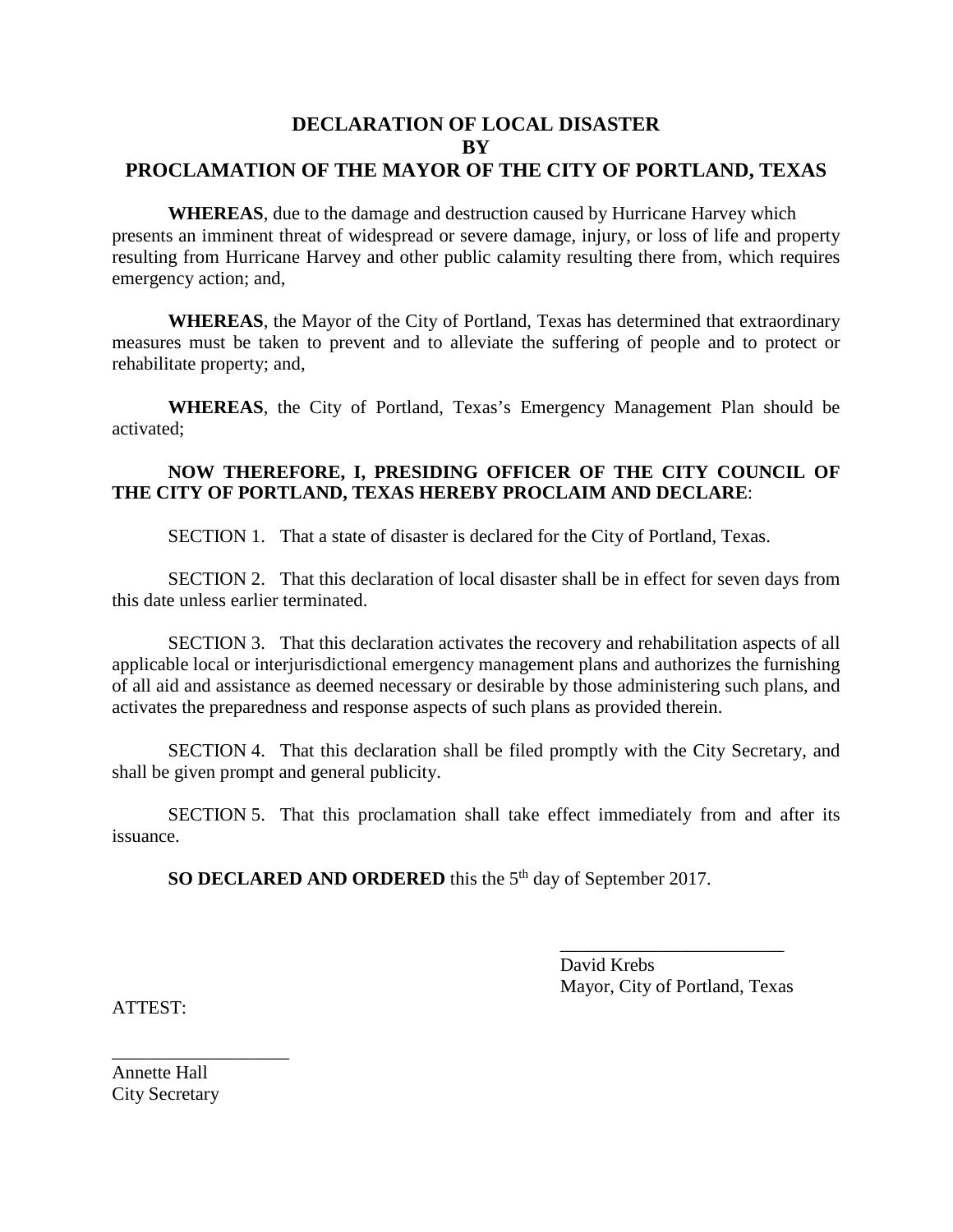## **ORDER WAIVING THE CITY CHARTER PROCEDURAL REQUIREMENT FOR ADOPTING THE BUDGET BY SEPTEMBER 15, 2017; ORDERING A CITY COUNCIL MEETING FOR SEPTEMBER 19, 2017 TO ADOPT THE FISCAL YEAR 2017-2018 BUDGET**

#### **ORDERED BY THE MAYOR OF THE CITY OF PORTLAND, TEXAS**

**WHEREAS**, due to Hurricane Harvey which has created widespread and severe property damage of such severity and magnitude in the City of Portland, Texas, the City must take continued action to save lives, prevent injuries, protect property, public health, the environment and public safety; and,

**WHEREAS**, the City Charter, Section 5.08 requires that the City Council shall approve and adopt the City budget on or before the  $15<sup>th</sup>$  day of September; and,

**WHEREAS**, despite good faith efforts, it is impossible to meet this deadline due to the impact of Hurricane Harvey and the resulting disaster; and,

**WHEREAS**, pursuant to the Texas Disaster Act of 1975, the Mayor hereby WAIVES the seven (7) day budget adoption procedural requirement and ORDERS a Council Meeting on September 19, 2017 to adopt the Fiscal Year 2017-2018budget;

#### **NOW, THEREFORE, BE IT ORDAINED BY THE MAYOR OF THE CITY OF PORTLAND, TEXAS:**

SECTION 1. A State of Emergency and Declaration of Local Disaster has been declared for the City of Portland, Texas pursuant to Chapter 418 of the Texas Government Code (the Texas Disaster Act) and the City of Portland City Charter, Sections 1.02 and 2.10.

SECTION 2. Pursuant to the Texas Disaster Act and The City Charter the Mayor hereby temporarily waives the City Charter, Section 5.08 requires that the City Council shall approve and adopt the City budget on or before the 15<sup>th</sup> day of September due the impossibility of meeting this deadline due to the impact of Hurricane Harvey and the resulting disaster.

SECTION 3. The City of Portland hereby shall adopt the fiscal year 2017-2018 budget on September 19, 2017.

SECTION 4. That this declaration shall take effect IMMEDIATELY and will remain in full force and effect until further notice by the Mayor.

SECTION 5. That this declaration shall be filed promptly with the City Secretary, and shall be given prompt and general publicity.

**SO DECLARED AND ORDERED** this the 5<sup>th</sup> day of September, 2017.